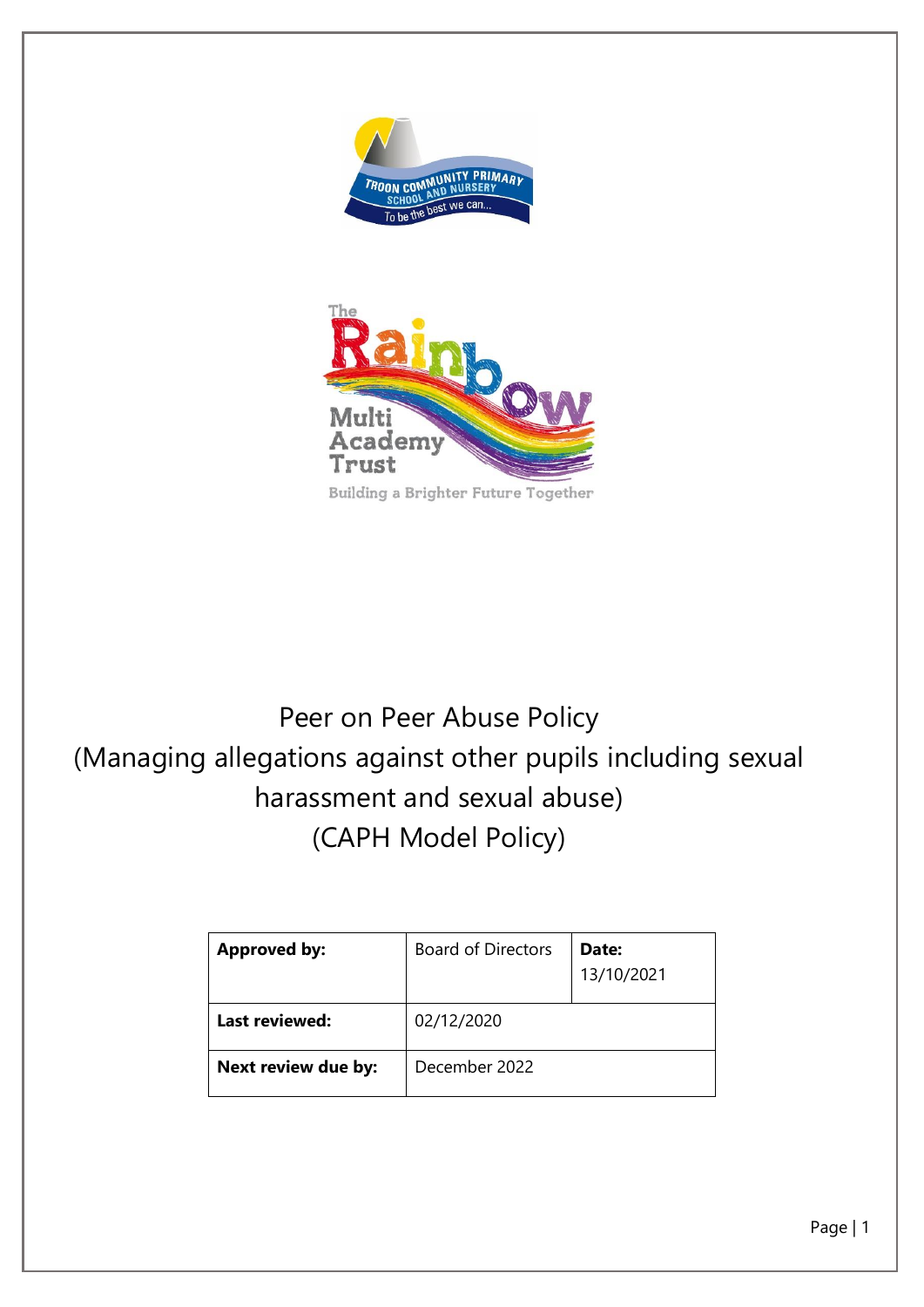# **"Safeguarding is everyone's responsibility"**

Keeping Children Safe in Education, 2021 states that 'Governing bodies and proprietors should ensure their child protection policy includes procedures to minimise the risk of peer on peer abuse and sets out how allegations of peer on peer abuse will be investigated and dealt with' (paragraph 144 - 146). The document also states it is most important to ensure opportunities of seeking the voice of the child are heard: 'Governing bodies, proprietors and school or college leaders should ensure the child's wishes and feelings are taken into account when determining what action to take and what services to provide. Systems should be in place for children to express their views and give feedback. Ultimately, all systems and processes should operate with the **best** interests of the child at heart.' While it is recommended that Peer on Peer abuse is part of the Child Protection & Safeguarding Policy, due to the sensitive nature and specific issues involved with peer on peer abuse we have completed this separate policy guidance template.

In Keeping Children Safe in Education September 2018 Part Five was added to include child on child sexual violence and sexual harassment. We have therefore incorporated the key guidance from this section which should be accessed for more information.

There is additional advice available to schools in the guidanc[e Sexual Violence and sexual harassment](https://www.gov.uk/government/publications/sexual-violence-and-sexual-harassment-between-children-in-schools-and-colleges) [between children in schools and colleges](https://www.gov.uk/government/publications/sexual-violence-and-sexual-harassment-between-children-in-schools-and-colleges) September 2021.

In early 2021 Ofsted was asked by the government to carry out a rapid review of the extent of sexual harassment and sexual abuse in schools and colleges following the setting up of a website called 'Everyone's Invited'. The website asked those who had experienced sexual harassment and sexual abuse by their peers to share their testimonials on the site. Over 50,000 have been shared to date. The [report summarised the findings and recommendations.](https://www.gov.uk/government/publications/review-of-sexual-abuse-in-schools-and-colleges/review-of-sexual-abuse-in-schools-and-colleges)

This will now be a focus of future Ofsted and ISI inspections.

# **Context**

At Troon School we believe that all children have a right to attend school and learn in a safe environment. Children should be free from harm by adults in the school and other children.

All behaviour takes place on a spectrum. Understanding where a child's behaviour falls on a spectrum is essential to being able to respond appropriately to it. In this policy, we recognise the importance of distinguishing between problematic and abusive.

Peer on peer abuse can happen both inside and outside of school and online. We have a responsibility to consider peer on peer abuse in all contexts and ensure we record factual information of incidents reported to us from outside of school. This information may then be included in any referral or passing on of information to partner agencies.

## **Vulnerable groups**

We recognise that all children can be at risk however, we acknowledge that some groups are more vulnerable. These can include: experience of abuse within their family; living with domestic violence; young people in care; children who go missing; children with additional needs (SEN and/or disabilities); children who identify or are perceived as LGBT and/or have other protected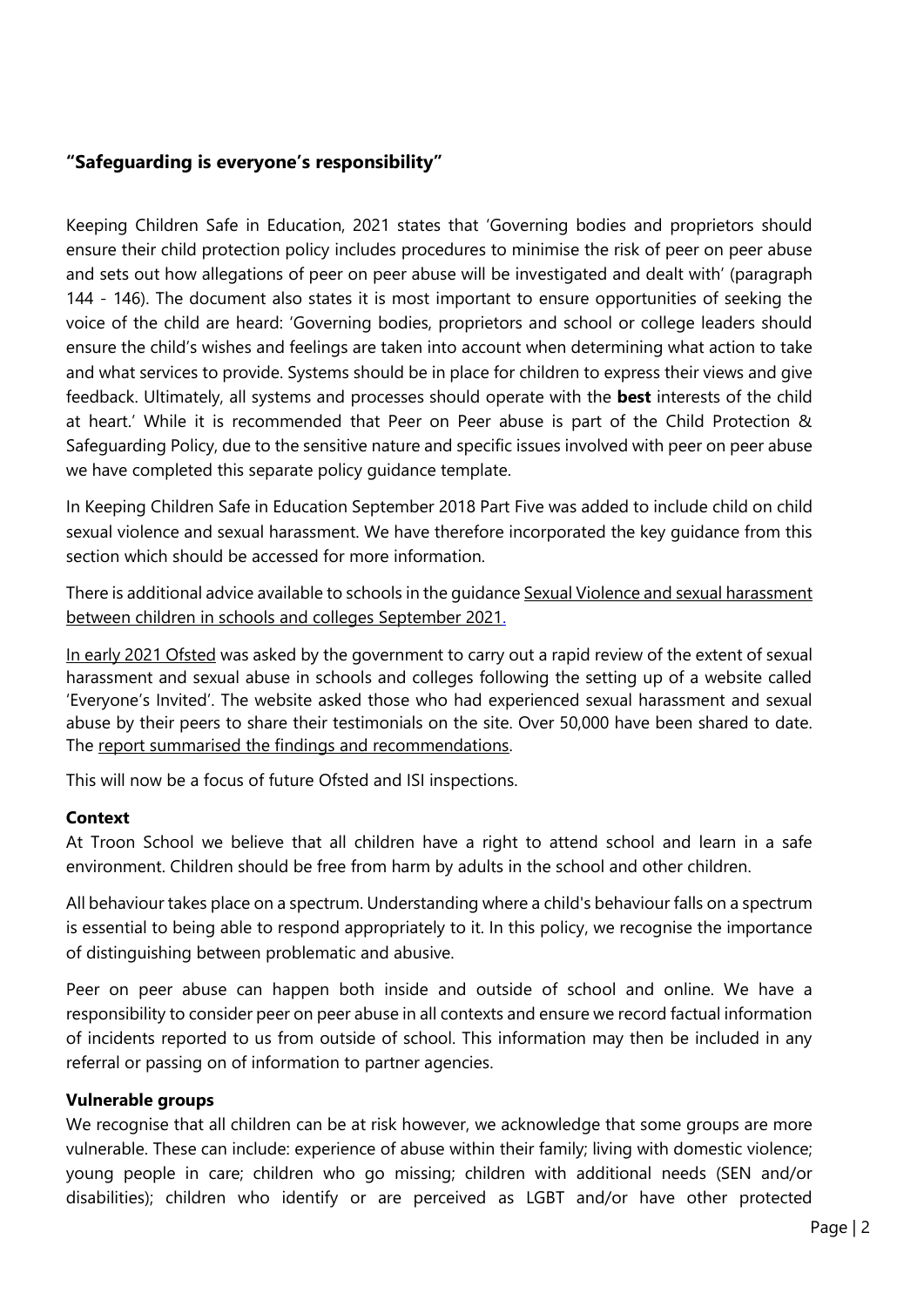characteristics under the Equalities Act 2010. Whilst research tells us it is girls who are more frequently identified as being abused by their peers and girls are more likely to experience unwanted sexual harassment in schools, this is not confined to girls. Boys are less likely to report intimate relationship abuse and may display other behaviour such as antisocial behaviour. Boys report high levels of victimisation in areas where they are affected by gangs. We recognise that both boys and girls experience peer on peer abuse, but they do so in gendered ways.

# **Policies**

We have the following policies in place that should be read in conjunction with this policy:

Anti-Bullying Policy Child Protection & Safeguarding Policy Online Safety Policy Behaviour Policy

# **What is Peer on Peer Abuse**

Peer on peer abuse occurs when a young person is exploited, bullied and /or harmed by their peers who are the same or a similar age; everyone directly involved with peer on peer abuse is under the age of 18 which defines the legal definition for a child in England.

There is no clear boundary between incidents that should be regarded as abusive and incidents that are more properly dealt with as bullying, sexual experimentation etc. This is a matter of professional judgement. If one child causes harm to another, this should not necessarily be dealt with as abuse: bullying, fighting and harassment between children are not generally seen as child protection issues. However, it may be appropriate to regard a child's behaviour as abusive if:

- There is a large difference in power (for example age, size, ability, development) between the children concerned; or
- The perpetrator has repeatedly tried to harm one or more other children; or
- There are concerns about the intention of the alleged child. If the evidence suggests that there was an intention to cause severe harm to the victim or to exploit them, this should be regarded as abusive whether or not severe harm was actually caused.

Reports of sexual violence and sexual harassment are extremely complex to manage. It is essential that victims are protected, offered appropriate support and every effort is made to ensure their education is not disrupted. It is also important that other children, and school-staff are supported and protected as appropriate.

## **Prevention**

As a school we will minimise the risk of allegations against other children by:-

- Having a zero tolerance approach to abuse. Sexual harassment should never be passed off as "banter", "just having a laugh", "part of growing up", or "boys being boys" as this can lead to a culture of unacceptable behaviours and create an unsafe environment for children.
- Providing a developmentally appropriate PSHE and RSHE curriculum, which develops children's understanding of acceptable behaviour and keeping themselves safe.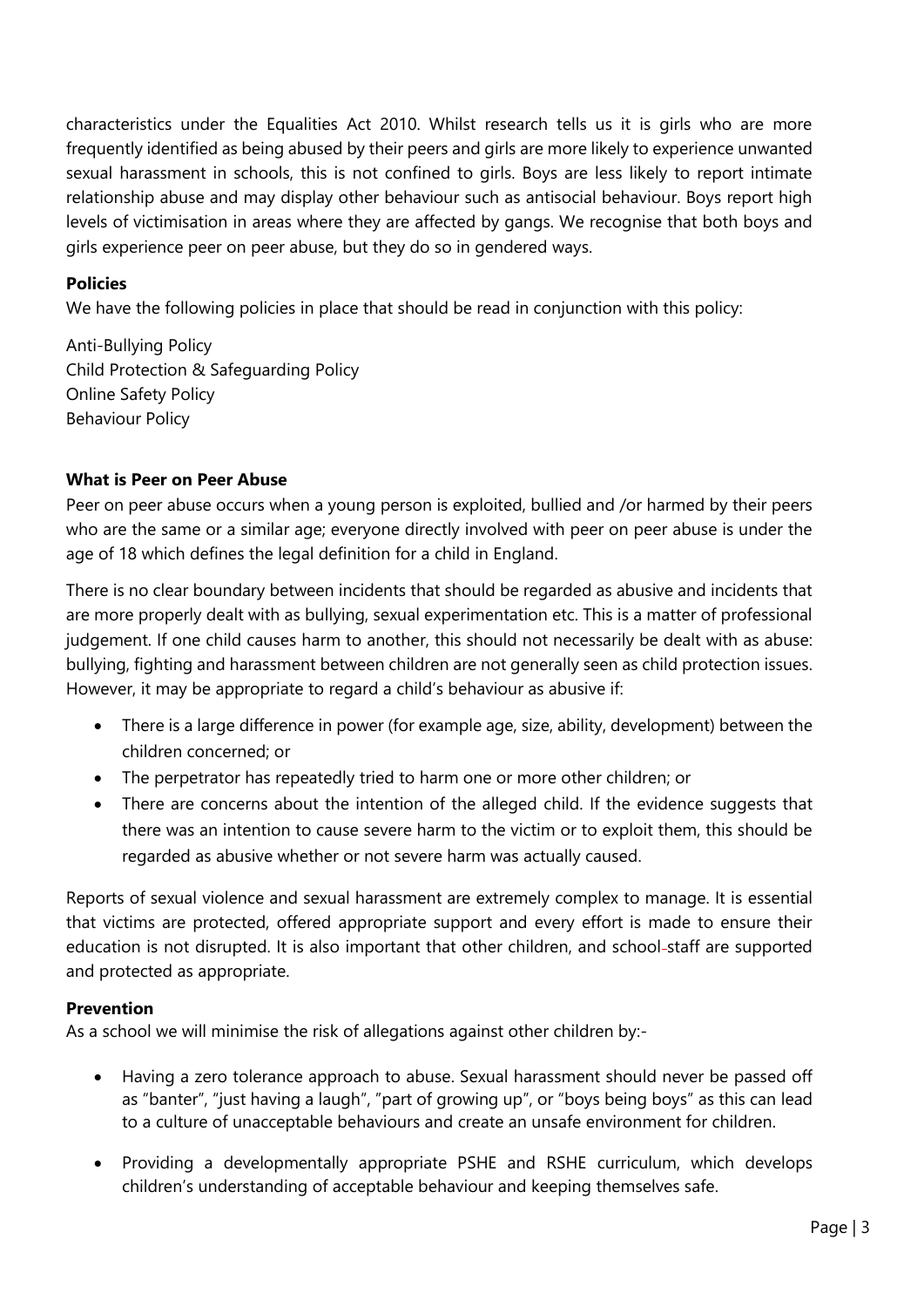- Having a robust Online safety programme which develops children's knowledge, understanding and skills, to ensure personal safety and self-protection when using the internet and social networking.
- Having robust monitoring and filtering systems in place to ensure children are safe and act appropriately when using information technology in school.
- Having systems in place for any child to raise concerns with staff, knowing that they will be listened to, believed and valued.
- Delivering targeted work on assertiveness and keeping safe to those children identified as being at risk.
- Developing robust risk assessments & providing targeted work for pupils identified as being a potential risk to other children.
- We will ensure that there are clear and consistent boundaries to what is considered to be acceptable behaviour and children will understand the consequences of unacceptable behaviour or language.
- The school will ensure that parents have a clear understanding of behaviours and language that are not acceptable within school.

# **Allegations against other children that are safeguarding issues**

Occasionally, allegations may be made against children by other children in the school, which are of a safeguarding nature. Safeguarding issues raised in this way may include physical abuse, emotional abuse, sexual abuse, teenage relationship abuse and sexual exploitation, bullying, cyber bullying, the taking and sharing of nude and semi-nude images, sexual violence or sexual harassment. It should be considered as a safeguarding allegation against a child if some of the following features are present.

## **The allegation:-**

- Is made against an older child and refers to their behaviour towards a younger child or a more vulnerable child
- Is of a serious nature, possibly including a criminal offence
- Raises risk factors for other children in the school
- Indicates that other children may have been affected by this child
- Indicates that children outside the school may be affected by this child.

# **Examples of safeguarding issues against a child could include**

**Physical Abuse**: Physical abuse may include, hitting, kicking, nipping, shaking, biting, hair pulling, or otherwise causing physical harm to another person. There may be many reasons why a child harms another and it is important to understand why a child has engaged in such behaviour, including accidentally, before considering the action or sanctions to be undertaken.

**Bullying (including cyber bullying, prejudice based and discriminatory bullying):** Bullying is unwanted, aggressive behaviour among school aged children that involves a real or perceived power imbalance. The behaviour is repeated, or has the potential to be repeated, over time. Both children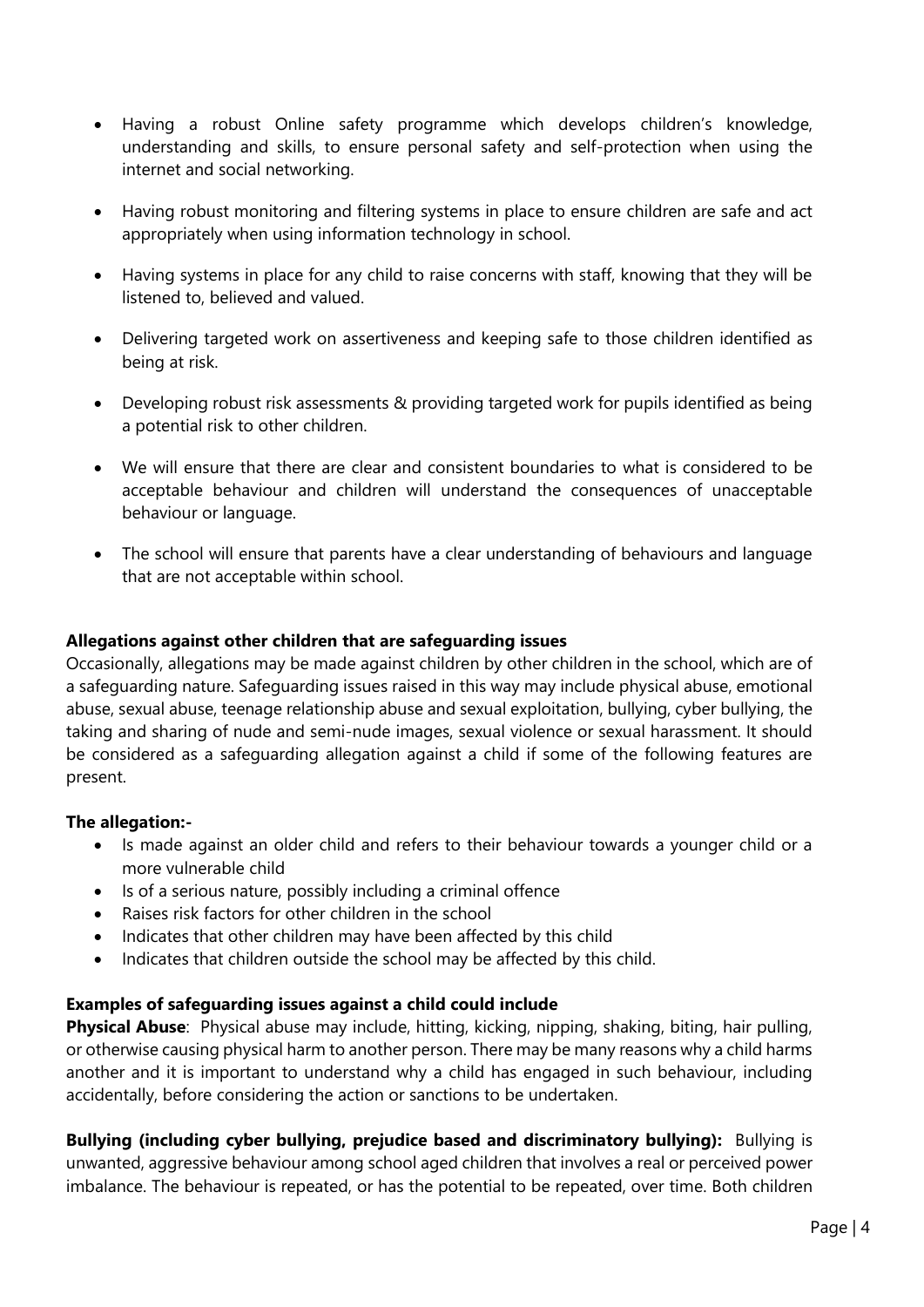who are bullied and who bully others may have serious, lasting problems. In order to be considered bullying, the behaviour must be aggressive and include:

- An Imbalance of Power: Children who bully use their power—such as physical strength, access to embarrassing information, or popularity—to control or harm others. Power imbalances can change over time and in different situations, even if they involve the same people.
- Repetition: Bullying behaviours happen more than once or have the potential to happen more than once. Bullying includes actions such as making threats, spreading rumours, attacking someone physically or verbally or for a particular reason e. g. size, hair colour, race, gender, sexual orientation, and excluding someone from a group on purpose.

**Nude or semi-nude images:** This is when someone sends or receives a sexually explicit text, image or video. This includes sending 'nude pics', 'rude pics' or 'nude selfies'. Pressuring someone into sending a nude picture can happen in any relationship and to anyone, regardless of their age, gender or sexual preference. However, once the image is taken and sent, the sender has lost control of the image and these images could end up anywhere. By having in their possession, or distributing, indecent images of a person under 18 on to someone else, young people are not even aware that they could be breaking the law as stated as these are offences under the Sexual Offences Act 2003.

The UKCIS Education Group has published [Sharing nudes and semi-nudes: advice for education](https://www.gov.uk/government/publications/sharing-nudes-and-semi-nudes-advice-for-education-settings-working-with-children-and-young-people/sharing-nudes-and-semi-nudes-advice-for-education-settings-working-with-children-and-young-people)  [settings working with children.](https://www.gov.uk/government/publications/sharing-nudes-and-semi-nudes-advice-for-education-settings-working-with-children-and-young-people/sharing-nudes-and-semi-nudes-advice-for-education-settings-working-with-children-and-young-people) Consensual image sharing, especially between older children of the same age, may require a different response. It might not be abusive but children still need to know it is illegal, whilst non-consensual is illegal and abusive. UKCIS provides detailed advice about sharing of nude and semi-nude images and videos.

**'Upskirting'**: is a criminal offence – It is defined in Keeping Children Safe in Education 2021 as 'taking a picture under a person's clothing without them knowing, with the intention of viewing their genitals or buttocks to obtain sexual gratification, or cause the victim humiliation, distress or alarm.

**Emotional Abuse:** Can include blackmail or extortion and may also include threats and intimidation. This harmful behaviour can have a significant impact on the mental health and emotional well-being of the victim and can lead to self-harm.

**Sexual Abuse:** Sexually harmful behaviour from children is not always contrived or with the intent to harm others. It exists on a wide continuum, from normal and developmentally expected to inappropriate, problematic, abusive and violent. Problematic, abusive and violent sexual behaviour is developmentally inappropriate and may cause developmental damage. There may be many reasons why a child engages in sexually harmful behaviour and it may be just as distressing to the child who instigates it as well as the child it is intended towards. Sexually harmful behaviour may range from inappropriate sexual language, inappropriate role play, to sexually touching another or sexual assault/abuse. It can also include indecent exposure, indecent touching /serious sexual assaults or forcing others to watch pornography or take part in sexting.

**Teenage Relationship Abuse:** Teenage relationship abuse is defined as a pattern of actual or threatened acts of physical, sexual, and/or emotional abuse, perpetrated by an adolescent (between the ages of 13 and 18) against a current or former partner. Abuse may include insults, coercion, social sabotage, sexual harassment, threats and/or acts of physical or sexual abuse. The abusive teen uses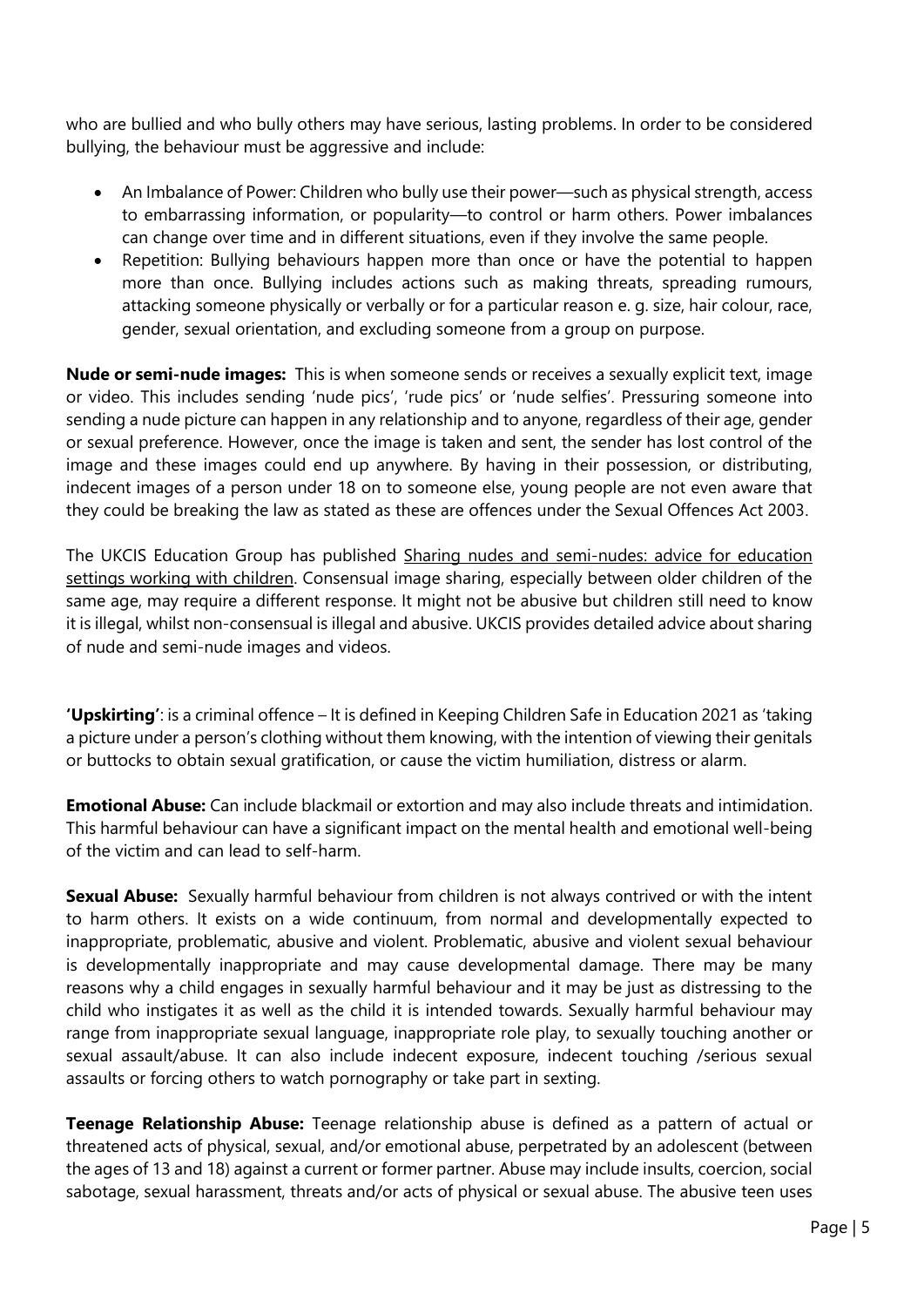this pattern of violent and coercive behaviour, in a heterosexual or same gender relationship, in order to gain power and maintain control over the partner.

**Sexual Exploitation**: This can include encouraging other children to engage in inappropriate sexual behaviour or grooming and recruiting members of the peer group into being sexually exploited by other children or adults. It can also include photographing or videoing other children performing indecent acts.

# **Child sexual violence and sexual harassment Please consider in conjunction with Part 5 of KCSIE September 2021 and the Departmental advice: Sexual Violence and Sexual Harassment Between Children in Schools and Colleges.**

Sexual violence and sexual harassment can occur between two children of any age and sex. It can also occur through a group of children sexually assaulting or sexually harassing a single child or group of children. We should assume it is happening in our school.

Sexual harassment refers to 'unwanted conduct of a sexual nature' that can occur online as well as off line. Children's sexual behaviour exists on a continuum, from normal and developmentally expected to inappropriate, problematic, abuse and violent. When considering harmful sexual behaviours, it is very important to consider the age and stage of development of the individual child.

Children who are victims of sexual violence and sexual harassment will likely find the experience stressful and distressing. This is likely to adversely affect their educational attainment. Sexual violence and sexual harassment exist on a continuum and may overlap, they can occur online and offline (both physically and verbally) and are never acceptable. It is important that all victims are taken seriously and offered appropriate support. Examples of what would constitute sexual violence and sexual harassment can be found on pages 11 and 12 of Sexual violence and sexual harassment between children in schools and colleges.

Any form of sexual violence and harassment should not be passed off as 'banter' or 'part of growing up' or a bit of fun' and must always be taken seriously. Evidence shows that girls, children with special educational needs and disabilities (SEND) and LGBT children are at greater risk.

All incidents of sexual harassment of a child as well as sexual abuse **must be recorded.** Ofsted/ISI would expect to see that the school are recording all incidents and analysing these carefully.

# **Consent**

Consent is about having the freedom and capacity to choose. It is important to know that:

- A child under the age of 13 can never consent to any sexual activity;
- The age of consent is 16;
- Sexual intercourse without consent is rape.

It is also important to differentiate between consensual sexual activity between children of a similar age and that which involves any power imbalance, coercion or exploitation.

Due to their additional training, the Designated Safeguarding Lead should be involved and leading the school response. If in any doubt, they should seek expert advice.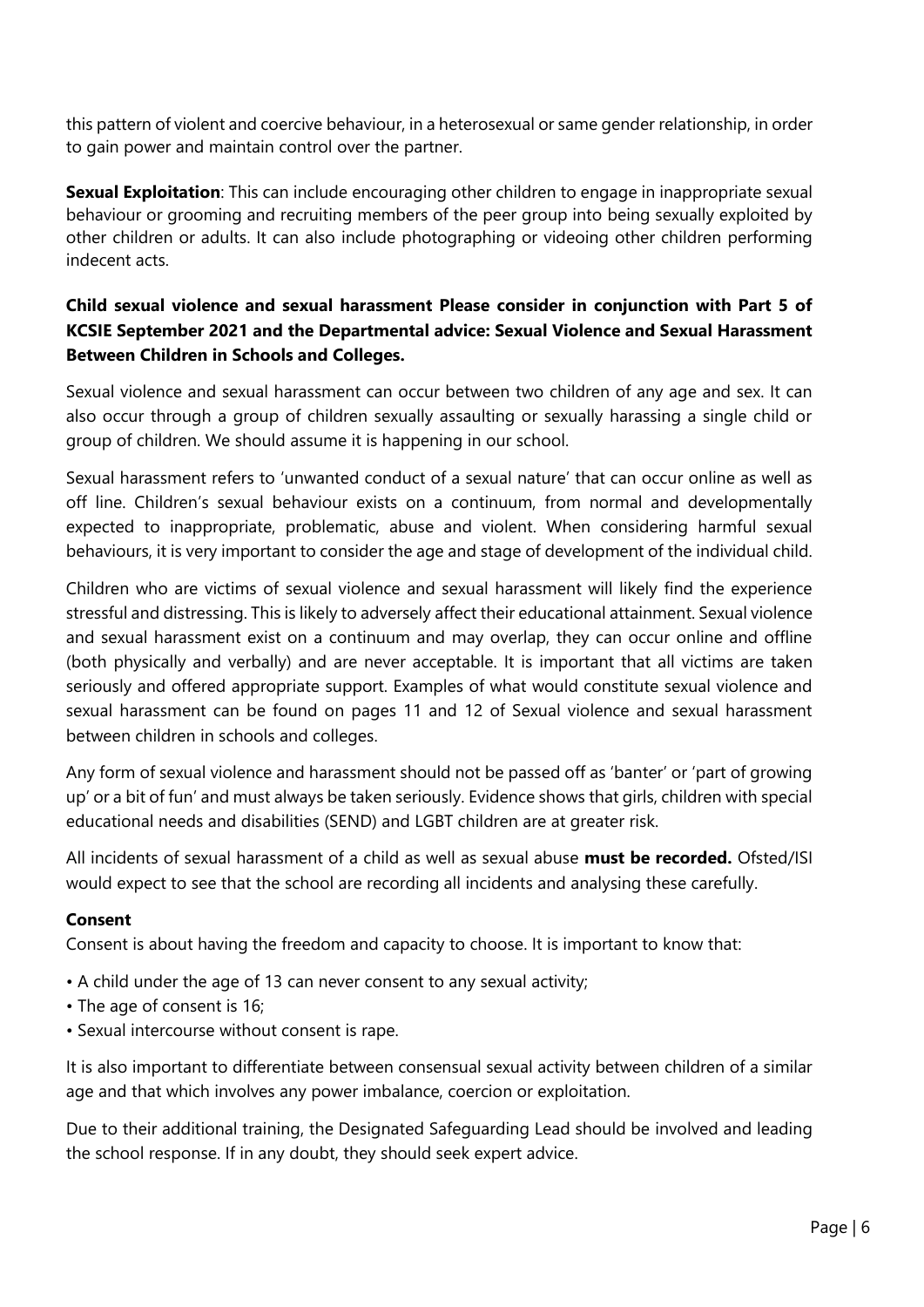## **Procedure for Dealing with Allegations of Peer on Peer Abuse**

When an allegation is made by a child against another child, members of staff should consider whether the complaint raises a safeguarding concern.

All children should feel confident to report peer on peer abuse. Reporting systems should be made clear to children, well promoted and easily accessible. They need to feel confident that their concerns will be taken seriously.

If there is a safeguarding concern the Designated Safeguarding Lead (DSL) should be informed. **IF YOU ARE AT ALL IN DOUBT YOU SHOULD DISCUSS IT WITH YOUR DSL.**

A factual record should be made of the allegation, but no attempt at this stage should be made to investigate the circumstances.

The Designated Safeguarding Lead should contact the MARU to discuss the case.

The Designated Safeguarding Lead will follow through the outcomes of the discussion and make a referral where appropriate. If the allegation indicates that a potential criminal offence has taken place, the police will become involved.

Parents, of both the child/ren being complained about and the alleged victim/s, should be informed and kept updated on the progress of the referral.

The Designated Safeguarding Lead will make a record of the concern, the discussion and any outcome and keep a copy in the Secure Safeguarding records.

If the allegation highlights a potential risk to the school and the child, the school will follow the school's behaviour policy and procedures and take appropriate action.

In situations where the school considers a safeguarding risk is present, a risk assessment should be prepared along with a preventative, supervision plan. The plan should be monitored and a date set for a follow-up evaluation with everyone concerned.

Best practice in relation to record keeping and confidentiality should be adhered to at all times.

If the child has disclosed any potential harm staff need to ensure the principles and best practice of dealing with a disclosure of abuse are followed.

## **Risk Assessment**

Where there has been a report of physical or sexual violence the Designated Safeguarding Lead should make an immediate risk and needs assessment.

If the allegation is of a verbal nature, then the need for a risk assessment should be decided on a case by case basis.

All decisions need to be carefully documented and these records kept securely by the Designated Safeguarding Lead.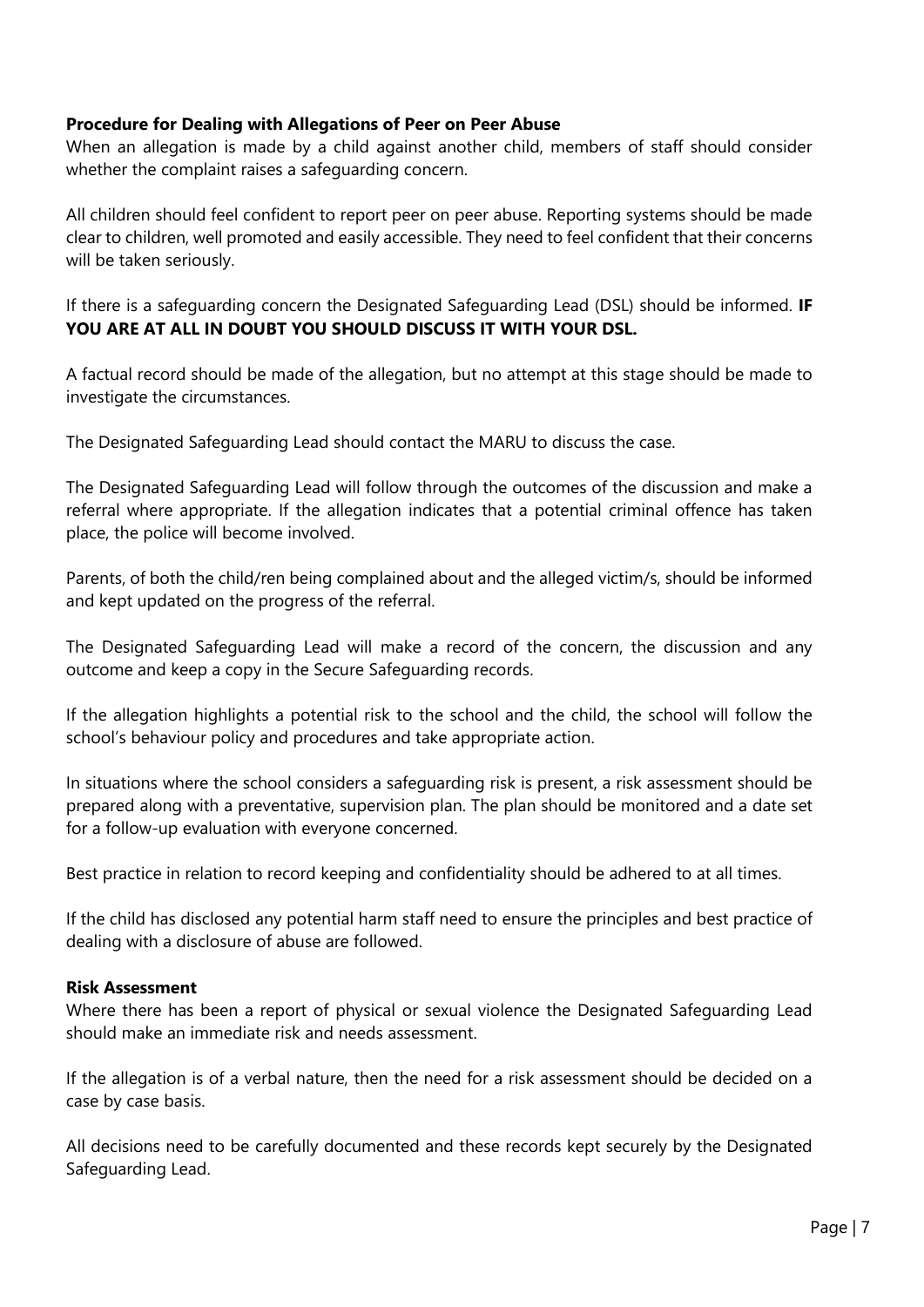It is important to consider the wishes and feelings of the alleged victim, but these should not override any actions in relation to potential safeguarding risks to other children. The potential for ongoing risk of harm towards children and staff should be considered. Sensitivity however is key.

Other related issues and the wider context should be considered as part of the risk assessment.

Consideration about how best to support and protect the alleged perpetrator will also be considered. Referrals where appropriate will be made to Early Help or Children's Social Care (MARU) through the Designated Safeguarding Lead.

If it is considered necessary to involve the police, this will be done in parallel with a referral to children's social care.

## **Follow up Actions - children sharing a classroom:**

Whilst the school establishes the facts of the case and starts the process of liaising with children's social care and the police:

• We will consider how best to keep the victim and alleged perpetrator a reasonable distance apart on school premises and on transport to and from the school. This is likely to include removing the alleged perpetrator from any classes they share with the victim.

These actions are in the best interests of both children and should not be perceived to be a judgment on the guilt of the alleged perpetrator.

## **Manage Internally**

In some cases, the Designated Safeguarding Lead may make the decision that this is a one-off incident with no significant harm to the child and deal with it internally. The behaviour and bullying policy may be referred to in these incidents. All decisions as well as the alleged incident should be clearly recorded.

# **Support for Children**

The age and developmental stage of the alleged victim need to be considered and the risk of any further harm. It is likely that a power imbalance may have been created between the victim and the alleged perpetrator.

Support for children can be available from a variety of agencies. We will support the victim of any sexual assault to remain in school but if they are unable to do so we will enable them to continue their education elsewhere. This decision will be made only at the request of the child and their family. If they are moved, we will ensure the new school is aware of the ongoing support they may need. The DSL will support this move.

If the offence is of a sexual nature there may be a criminal investigation and guidance about the schools' response to both the victim and the perpetrator would be considered in discussion with the local authority and police.

Where the alleged perpetrator is going to remain at the school, the principle would be to undertake a further risk assessment to consider whether there is a need to continue keeping the victim and perpetrator in separate classes and continue to consider the most appropriate way to manage